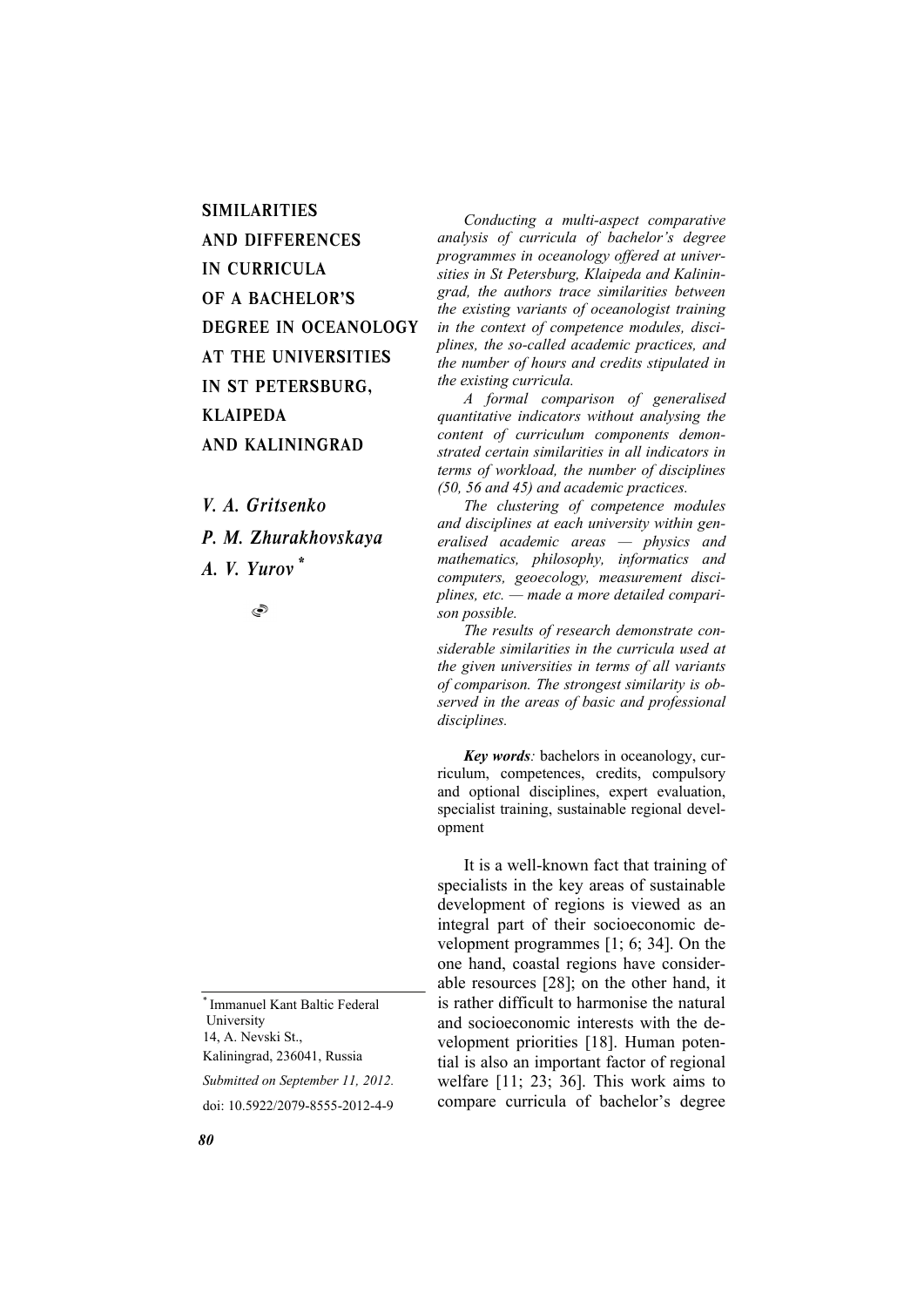programmes in oceanology in three coastal cities — Klaipeda (Lithuania), St Petersburg and Kaliningrad. Obviously, the integrity of professional competences and skills which are crucial for training in oceanology will enhance a process of administrative decision-making regarding such a complex natural object as the Baltic Sea [18; 19]. This work is based on the materials of curricula for bachelors in Applied Hydrometeorology (specialisation "Applied Oceanology", 280400.62, Russian State Hydrometeorology University, St Petersburg), Physical Oceanography (621F80002, University of Klaipeda, Lithuania) and Hydrometeorology (specialisation "Oceanology", 021600.62, Immanuel Kant Baltic Federal University, Kaliningrad).

Quite recently, Russia adopted the competence-based [19; 30; 32] threelevel hierarchy of degrees (bachelor — master — doctor). Responding to current trends in higher education evolution [3; 15; 30; 37] — undergraduate and graduate student mobility, development of international programmes for supporting transboundary research — and having the Baltic Sea region as a common natural and socioeconomic area of research, the authors carried out a comparative analysis of the knowledge component of curricula developed at the coastal universities of the project participants.

## **1. Comparison of curriculum competences**

A multistage comprehensive analysis commenced with comparison of integral characteristics of the universities' curricula, which demonstrated a lot in common in this respect. Thus, the programme load in ECTS credit points appeared to be similar; the number of disciplines also showed close similarity — 50, 56 and 45. The universities' academic performance did not differ significantly either. So, at the level of formal evaluation of quantitative indicators in a spirit of the Bologna declaration ideology [3], without analysing the content of compulsory, elective and optional disciplines, the similarity of the analysed curricula at the three universities proved to be rather high.

As the comparison shows, the competences developed at the Immanuel Kant Baltic Federal University (further referred to as IKBFU) are more focused on theory (they were compiled on the basis of a curriculum designed at the Faculty of Geography, Moscow State University). The competences at Russian State Hydrometeorology University (further referred to as RSHU) are more orientated at engineering and aimed at practical application of hydrometeorology throughout the country. Klaipeda University (further referred to as KlU) adopts a competence structure that reproduces, in effect, the common European perspective on training in such fields of study.

At the second stage of the comparison of the curricula, each university's competence module was regrouped by classing each competence as an element of a general field of study — physics and mathematics, philosophy, informatics and computer science, geoecology, instruments and measurement, processing and interpretation, and others. It enabled the authors to compare content of the modules introduced in each curriculum. This comparison technique corresponds to a common perspective on the pedagogical study methodology [2; 36].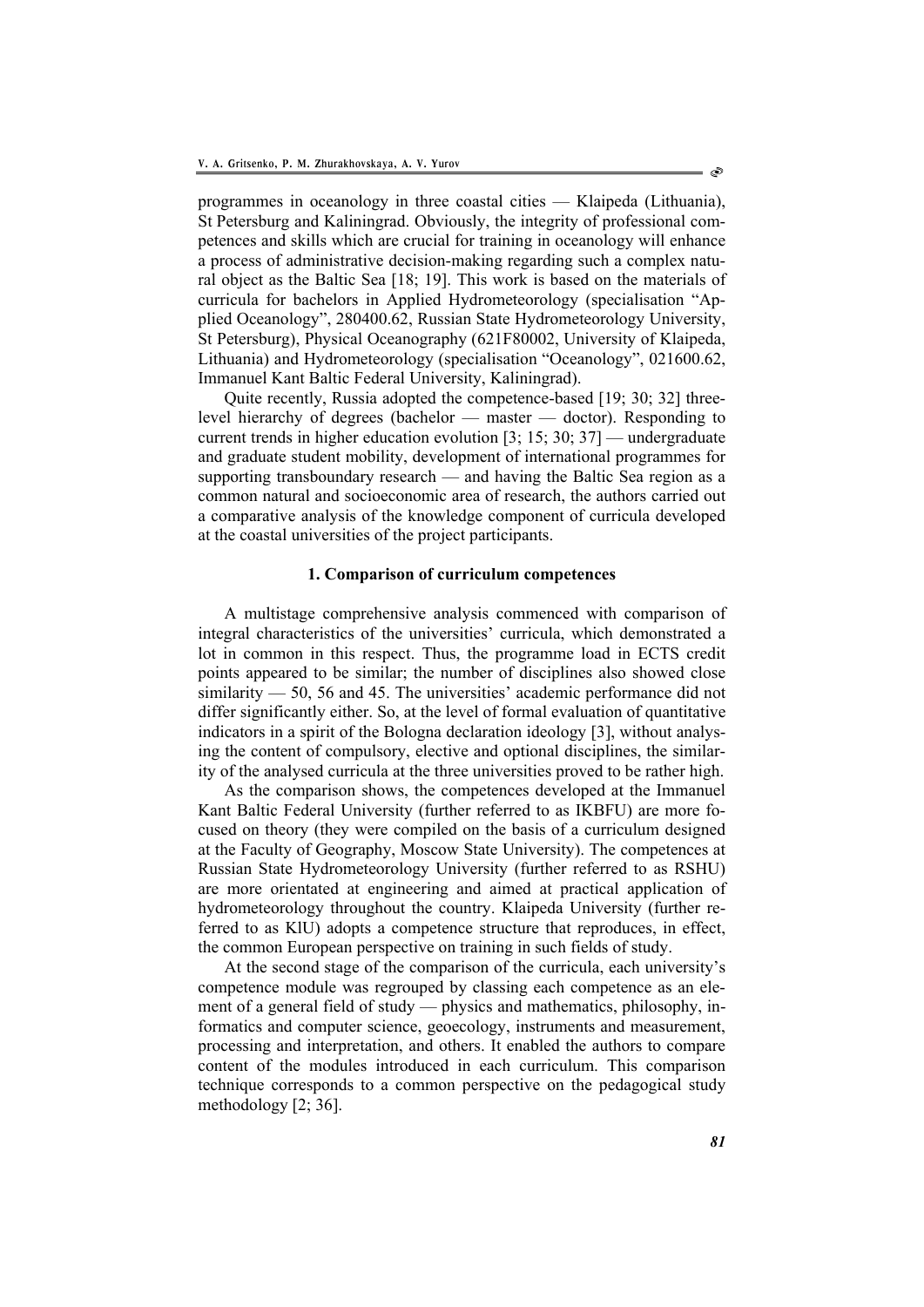The first competence module — a cultural module — is orientated towards the formation of thinking culture, self-development, communicative skills and cooperation in the graduates. The average result of expert evaluation of cultural competence correspondence (4.875) emphasises similarities in the cultural competences developed at the three universities [2; 29].

The second competence module is associated with knowledge of information and computer technologies demonstrated by future graduates. In this case, a level of similarity in the curriculum competences is also rather high. The average result of expert evaluation of information technologies competences (3.6) reveals a common attitude towards the professional skills of bachelors in oceanology and certain differences in the ways they are developed. As it turned out, the general orientation of all modules is a result of the earlier proclaimed objectives and priorities [24; 25].

The next competence module is formed on the basis of requirements for developing basic professional skills of graduates at each university. This module is responsible for the level of basic knowledge demonstrated by bachelors. The average result of expert evaluation is 3.83. The actual correspondence is somewhat higher, since considerable differences are observed only in one subgroup of competences. One should emphasise that the theoretical component of the programme was formulated quite some time ago and took a classical form in the academic literature [5; 16; 20].

Another competence module is formed by qualities required for solving specific professional tasks in the field of hydrometeorology that relate to organising measurements, and processing and analysing experimental data. The average value of correspondence between the competence modules of the considered universities is 4.1. It is worth noting that, out of 12 local groups, only two demonstrate rather low (assessed at 3) correspondence of professional competences. This evaluation emphasises a high level of correspondence between the project participants' requirements for the development of professional skills of future oceanologists. The correspondence is more than satisfactory. Despite focusing on individual issues of oceanologist training, there is a classical list of academic literature compiled for this field of study [4; 21; 26; 27].

The next identified competence module is determined by the tasks of geoecology, nature conservation and applied oceanology. As a result of differences in the perspective on the essence of geoecology in the participating countries, the obtained correspondence level cannot be called high. The average expert evaluation of 3.6 supports this statement. Despite evident differences in the interpretation of oceanologist training, the list contains monographs meeting the requirements of all curricula [10; 13; 22].

Finally, a number of IKBFU competences have no match in the modules identified by the experts from other universities. They are a result of a stronger theoretical emphasis of the curriculum at IKBFU and reflect knowledge and skills relating to narrower fields of study, such as, for instance, TS analysis, synoptic eddies, wave motion in the ocean, etc. The analysis shows that as component parts they are implicitly included into more generalised structures of general professional competences of the curricula at the univer-

Ò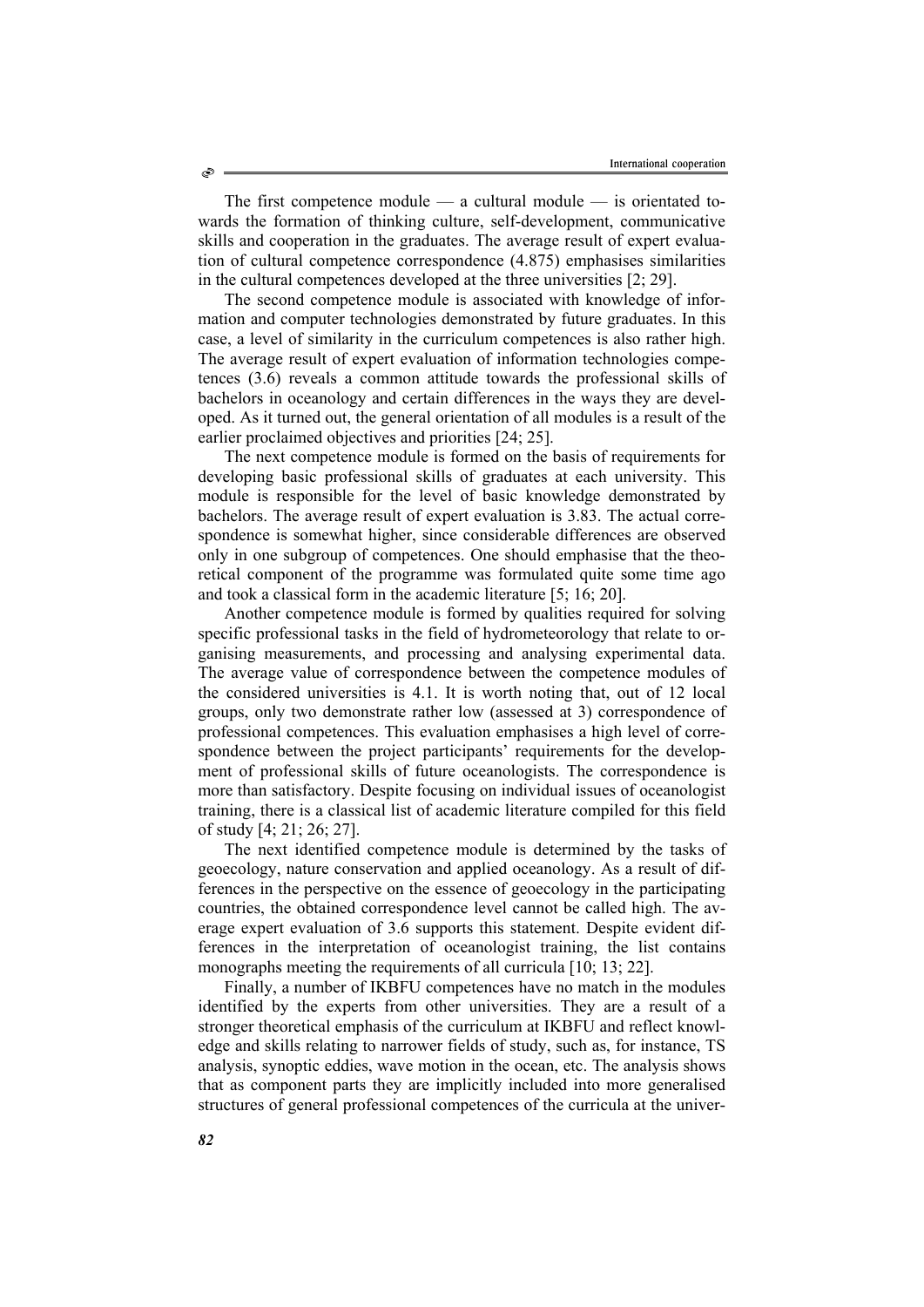sities in Klaipeda and St Petersburg. As a result, IKBFU's curriculum contains the largest number of competences  $-53$ , that of KlU  $-46$  and that of RSHU — 38. Thus, the emergence of such competences does not result in the incompatibility of the curricula. At the same time, the content of some elective courses at IKBFU is included in a compulsory course on oceanology offered at St Petersburg Hydrometeorology University (see, for example [16]).

Moreover, the curricula at IKBFU and KlU contain two modules of region-centred competences. In St Petersburg, such a component is absent since no regional association of the curriculum was planned at RHSU initially. IKBFU and KlU demonstrate a great degree of correspondence between their regional competences. A summarising monograph [9], which was published recently in St Petersburg, can serve as a good basis for solving academic problems.

Thus, the analysis conducted makes it possible to identify a more than satisfactory correspondence between the curriculum competence modules formulated for training bachelors in oceanology at the universities in St Petersburg, Klaipeda and Kaliningrad. The table presents average assessments of professional competences in the framework of the selected system. It also offers data on the weight of each subgroup calculated as a ratio of the number of competences in a subgroup to their total number. The total average weighted evaluation of all professional competences equals 3.9 on a fivegrade scale.

# **Mean values of expert assessment of competence correspondence within the selected subgroups of the participating universities according to each competence module ("general culture", information and computers, general professional, special professional, geoecological and regional)**

|                                                  | Competence           |                                |                      |                      |               |          |
|--------------------------------------------------|----------------------|--------------------------------|----------------------|----------------------|---------------|----------|
| Parameters                                       | culture"<br>'General | Information and com-<br>puters | General professional | Special professional | Geoecological | Regional |
| Average expert evaluation of corre-<br>spondence | 4.9                  | 3.6                            | 3.8                  | 4.1                  | 3.6           | 5        |
| Number of competences in a group                 | 8                    | 5                              | 6                    | 12                   | 6             |          |
| Weight of a competence module                    | 0.2                  | 0.12                           | 0.15                 | 0.29                 | 0.15          | 0.02     |
| Average weighted evaluation                      | 1.0                  | 0.4                            | 0.6                  | 1.2                  | 0.5           | 0.1      |
| Total average weighted evaluation                | 3.9                  |                                |                      |                      |               |          |

The quantitative assessment of competence correspondence characteristic of the curricula at the universities in Kaliningrad, Klaipeda and St Petersburg, which was obtained on the basis of expert evaluation of correspon-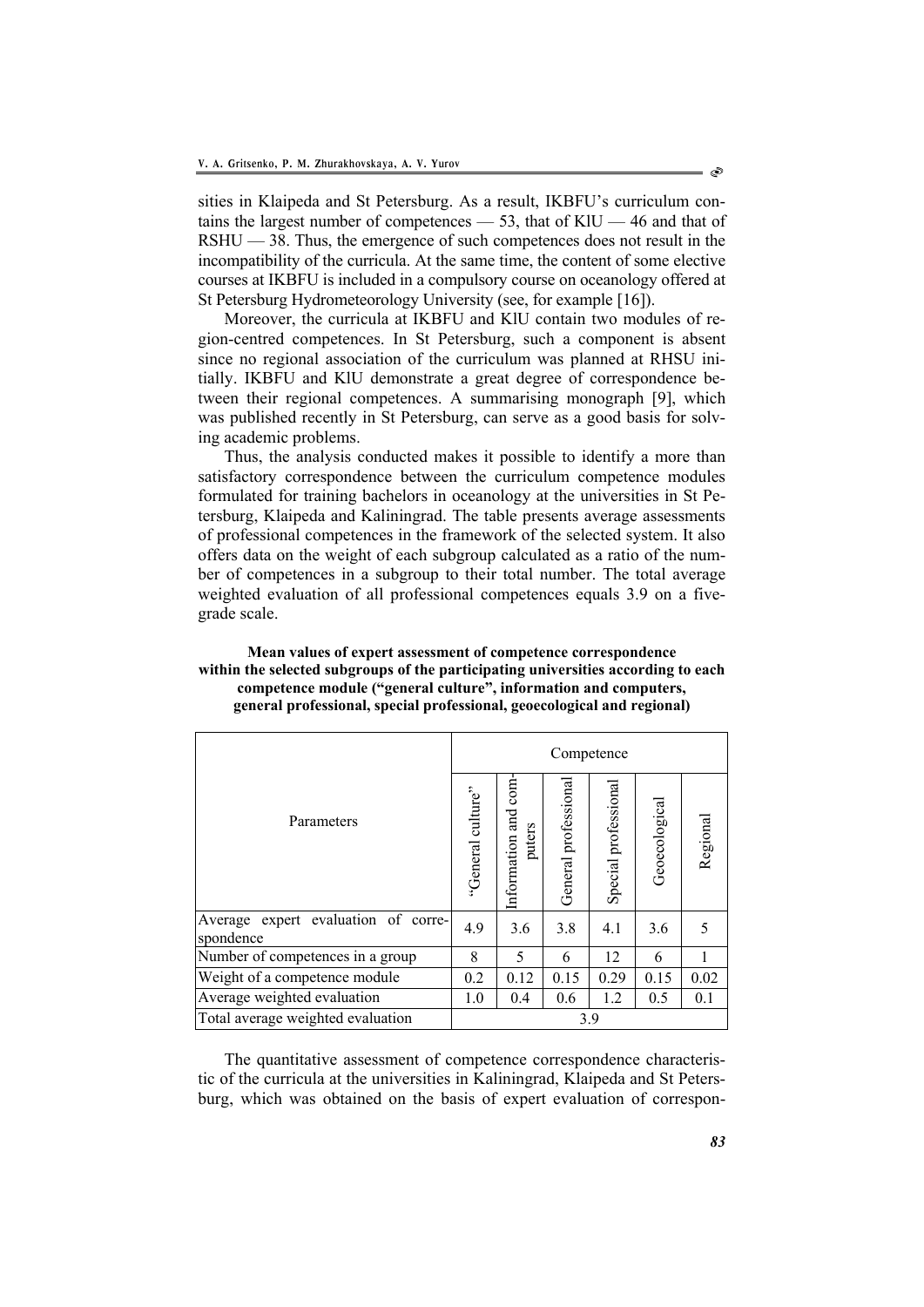dence of each competence subgroups, demonstrates considerable similarities in the curricula used by the given universities in training bachelors in oceanology. Basic differences in competence orientation of the universities are determined by the history of each educational institution. The RHSU curriculum is more engineering-centred; IKBFU gravitates towards theoretical and classical geographical training; Klaipeda University tends to reach a compromise between these two earlier developed trends in training experts in oceanology.

## **2. Comparison of disciplines**

The next stage is to make a comparative analysis of modules of academic disciplines offered at the universities — participants of the *eMaris* project. First, we will focus on the contents of each component (or cycle) of the universities' curricula — **the humanities, social sciences, economics, mathematics, natural sciences and professional disciplines**, including their internal division in compulsory and elective components as well as optional discipline modules.

When comparing quantitative indicators at a formal level, one can state almost equal significance (in terms of academic hours and credits) of the humanities at all participating universities. In RSHU, great emphasis is put on the natural sciences and the mathematical cycle (engineering orientation of the curriculum survived the transition to the bachelor system). At KlU and IKBFU, the emphasis is shared between these two aspects almost equally. As to the professional cycle, IKBFU, which adopted an analogue of the basic research-centred curriculum of the Faculty of Geography at Moscow State University, occupies the leading position; the performance of RHSU and Klaipeda University is similar.

The next stage of the analysis focuses on the content of each discipline subgroup. The first subgroup brings together disciplines in *the humanities***.**  Here, the difference between the universities is insignificant. KlU's curriculum does not include philosophy, whereas a course in the history of science replaces general historical courses offered at IKBFU.

The second discipline subgroup includes *mathematics, physics, chemistry*, etc.; it is usually associated with the acquisition of basic knowledge by future bachelors. The content of the subgroup disciplines is traditional. It is orientated towards studying mathematics, physics, chemistry, ecology, informatics and programming. The detected differences in the content of discipline subgroups are determined by the orientation of curricula: the geographical one at IKBFU, the engineering one at RHSU and the general European one at KlU. In particular, RHSU offers hydromechanics and electrical engineering disciplines, KlU offers only hydromechanics, whereas these subjects are absent at IKBFU.

The next discipline subgroup brings together *general geographical* disciplines. All universities put equal emphasis on such classical disciplines as meteorology and climatology, geology and geophysics. Major differences relate to the presence/absence and/or detailed study of such courses as geomorphology, hydrology, hydro(geo)chemistry and biogeography. In particu-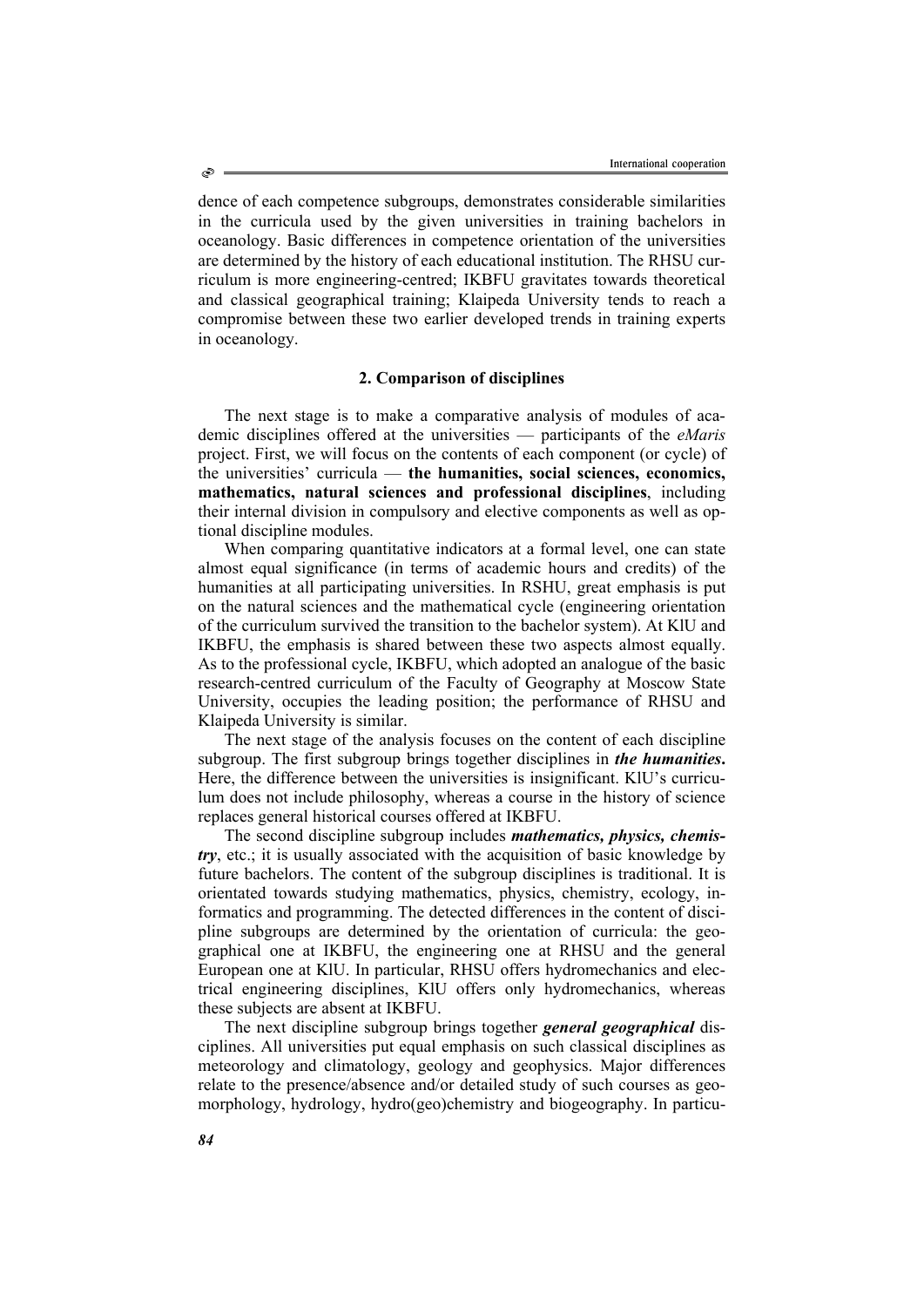lar, the geographical background of an oceanologist who studied at IKBFU is manifested in scrupulous attention to the field of geomorphology. The curriculum offers a group of related disciplines — geomorphology, earth science, soil geography and the basics of soil science, and landscape science.

The *cartographical* subgroup shows significant similarities at all three universities; differences lie in the degree of detail, in which the courses are taught. The content of all disciplines is oriented towards developing skills in the fields of topographical survey, cartography and GIS technologies. One should emphasise that in IKBFU's curriculum the study of GIS technologies is highly detailed.

The next discipline subgroup is aimed at developing *data analysis skills* of future bachelors in oceanology. The basic courses are identical in each curriculum. The differences relate to the development of additional skills of a hydrometeorology engineer and geographer/oceanologist. In this field, the content of disciplines took a classical form long time ago [7; 8; 12; 33].

The elective part of the hydrometeorology curriculum starts with the socalled *"general cultural" courses*. The availability of courses in psychology and pedagogy has roots in the training of potential teachers in Russia, which has been a long-standing tradition in the USSR and the Russian Federation.

A common obligatory component of the elective part of any curriculum is *mathematical statistics*. There is evident prevalence of the RHSU discipline combination, since the university trained initially hydrometeorology engineers, for whom such skills are necessary. At the same time, despite the detected differences, a number of textbooks [7; 8; 12; 14; 33] show a common understanding of such problems and methods to solve them.

Finally, let us analyse the subgroup of *oceanological* disciplines. Once again, the earlier adopted professional orientation affects the compilation of a certain discipline list. The geographical orientation at IKBFU and KlU makes their curricula more similar in that respect than that of RSHU, which exhibits greater orientation towards engineering and physics.

One of the basic elective discipline subgroups relates to the field of *geoecology*. In this case, the difference is great. The structural simplicity of RSHU's curriculum reflects the essence of this field, which is quite excessively presented in that of IKBFU and has minimum presence in KlU's curriculum. These differences cannot be considered significant due to the integral nature of curricula and corresponding targets that affect a number of other academic disciplines.

The next subgroup brings together different *specialised courses*, which are determined by opportunities for developing a certain line of research at the university. These academic disciplines exhibit common thermodynamic orientation. One can also emphasise the increasing significance of model approaches to studying natural processes [17; 31].

So, the expert evaluation of correspondence between the discipline subgroups offered at the universities participating in the *eMaris* project demonstrated their similarity in all groups — the humanities, physics and mathematics, general geographical disciplines, cartography and GIS, elective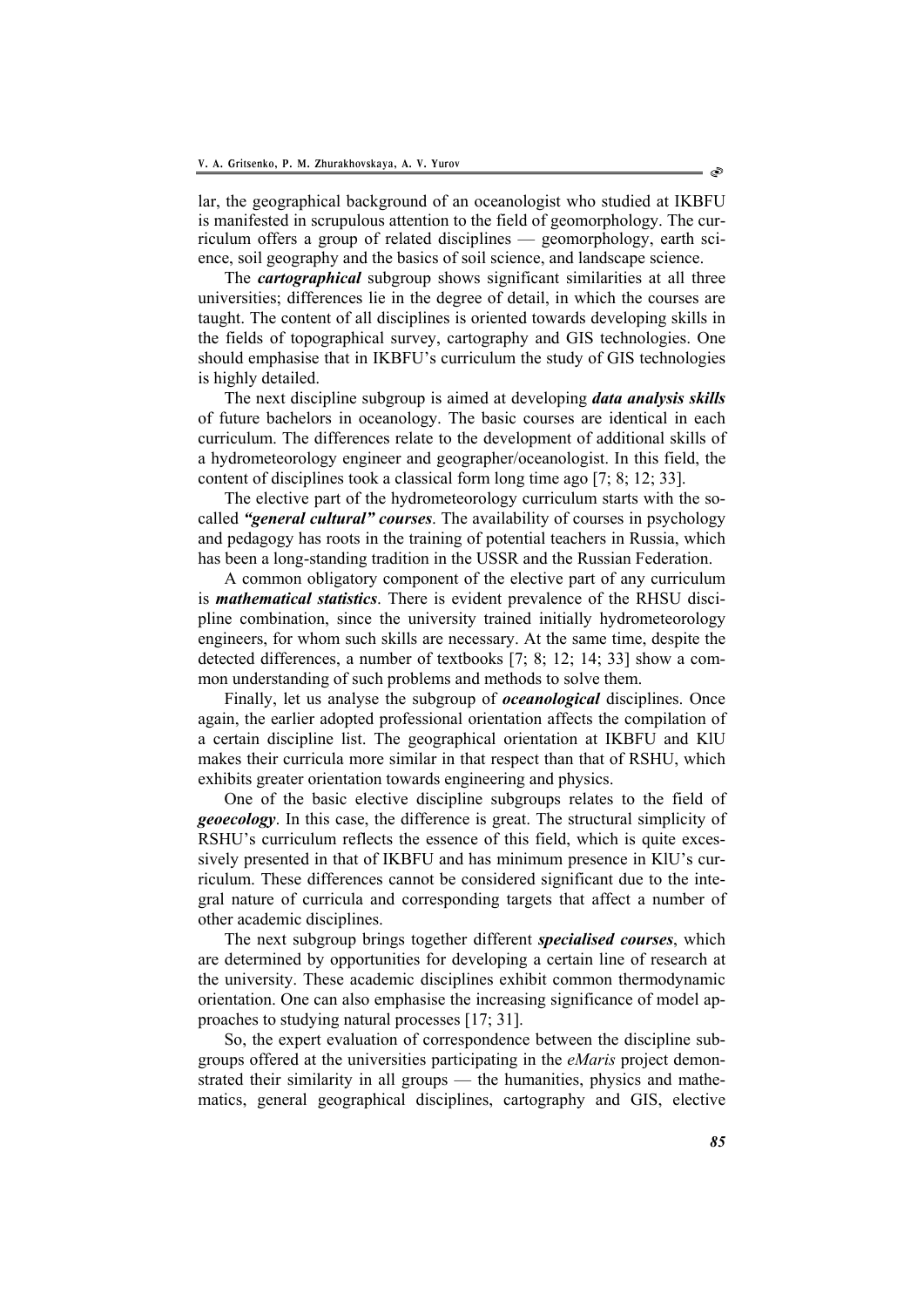"general cultural" disciplines, statistics, general oceanological subjects, geoecology and specialised oceanological disciplines. Thus, the transition from the formal structural approach to the assessment of curriculum correspondence to the functional one did not change the final positive conclusion.

## **Conclusion**

An integral analysis of correspondence of the curricula developed for training bachelors in oceanology within the hydrometeorology field of study (specialisation "Oceanology" at IKBFU, "Applied Oceanology" at RSHU and "Physical Oceanography" at KlU) at the three coastal universities participating in the *eMaris* project — the Immanuel Kant Baltic Federal University, Russian State Hydrometeorology University and Klaipeda University (Lithuania) — has revealed their close similarity in terms of disciplines, academic practices and the number of academic hours.

The curricula developed in the framework of the *eMaris* project for three-level training of students — bachelors, masters and PhD students — in the field of applied geography will help enhance the level of training of oceanologists for the benefit of the Baltic Sea region [11; 35] and create a common understanding of nature conservation in the region.

Acknowledgements. *This article was prepared in the framework of the eMaris project "Enhanced three-level competency-based curricula in Applied Marine Science". The authors would like to express their gratitude to the project colleagues from St Petersburg and Klaipeda for providing necessary information on curricula at their universities.* 

#### *References*

1. Animitsa, Ye. G., Sharygin, M. D. 2007, Vysshee obrazovanie — strategicheskij kapital Rossii [Higher Education — Russia strategic capital], *Vestnik Permskogo universiteta* [Bulletin of the Perm University], no. 6, pp. 46—54.

2. Benavides, L. G., Arredodo, V. 1992, K novoj paradigme planirovanija obrazovanija [Towards a new paradigm of education planning], *Perspektivy. Voprosy obrazovanija* [Prospects. Education Matters], Vol. 77, no. ½, pp. 123—136.

3. Bolonskaja deklaracija. Zona evropejskogo vysshego obrazovanija. Sovmestnoe zajavlenie evropejskih ministrov obrazovanija. g. Bolon'ja, 19 ijunja 1999 goda [The Bologna Declaration. European Higher Education Area. Joint statement by the European Ministers of Education. Bologna, 19 June 1999]. Cit. on: *Rossija v Bolonskom processe: materialy mezhdunar. rab. vstrechi. Moskva, 2 aprelja 2004 goda, Moskovskaja akademija jekonomiki i prava,* [Russia in the Bologna process: Intern. Slave. meeting. Moscow, April 2, 2004, Moscow Academy of Economics and Law], 2004, Moscow, MAEP Sev. Gorod, pp. 219—225.

4. Bowden, К. 1988, *Fizicheskaja okeanografija pribrezhnyh vod* [Physical oceanography of coastal waters], Moscow, MIR, 324 p.

5. Vorobiev, V. N., Smirnov, N. P. 1999, Obwaja okeanologija [General oceanography], Part. 2, Dinamicheskie processy [Dynamic processes], Saint Petersburg, RGGMU, 230 p.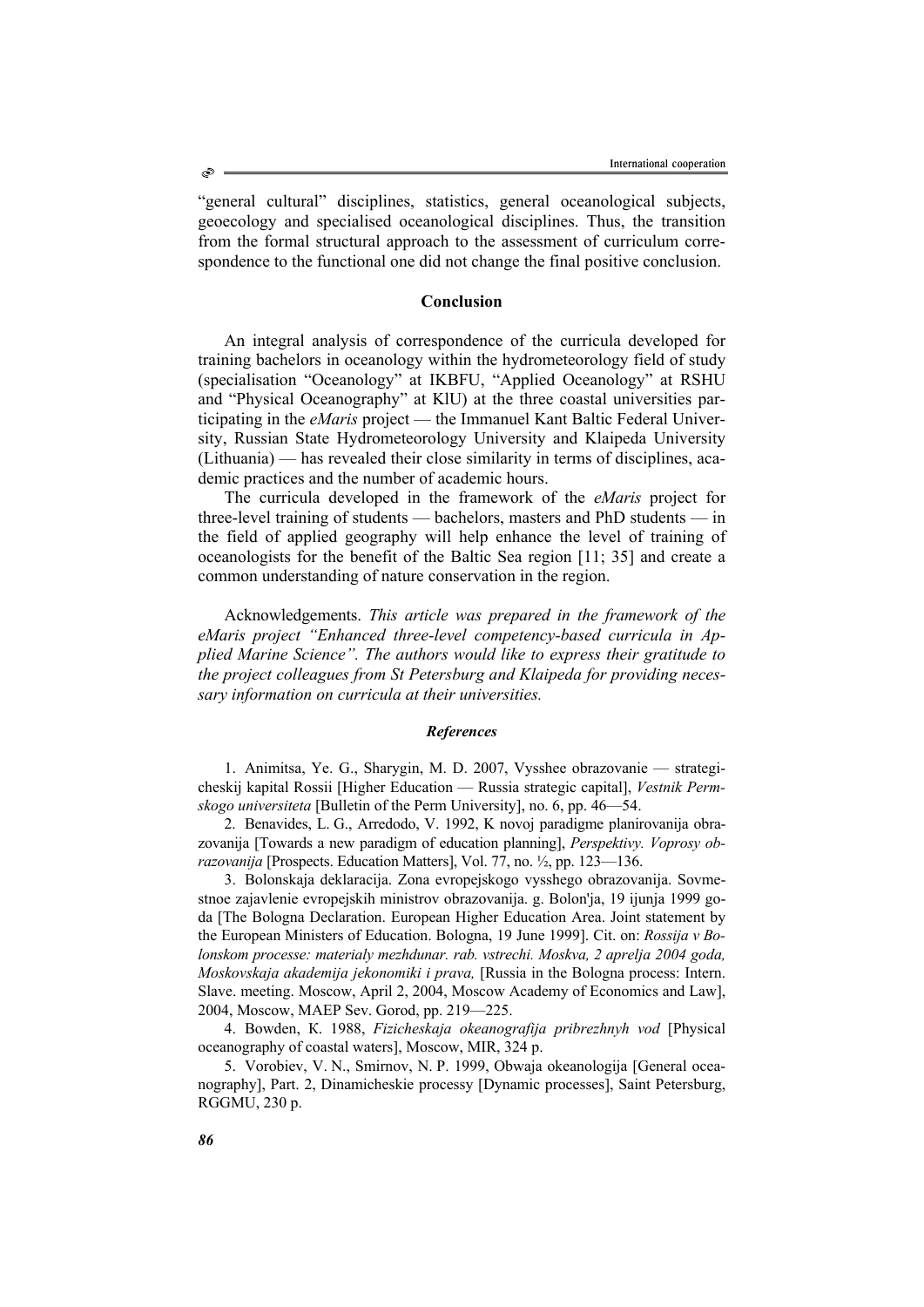6. Gotstser, D. 1991, Uchebnye programmy i social'nye problemy [Educational programs and social problems], *Perspektivy. Voprosy obrazovanija* [Prospects. Education Matters], Vol. 79, no. 1, pp. 7—19.

7. Johnson, N., Leone, F. 1981, *Statistika i planirovanie jeksperimenta v tehnike i nauke. Metody planirovanija jeksperimenta* [Statistics and experimental design in engineering and science. Methods of experimental design], Moscow, MIR, 516 с.

8. Davis, J. S., 1990, *Statisticheskij analiz dannyh v geologii* [Statistical analysis in geology], Moscow, Nedra, 427 p.

9. *Dinamika vod Baltijskogo morja v sinopticheskom diapazone prostranstvenno-vremennyh masshtabov* [The dynamics of the Baltic Sea in the synoptic range of spatial and temporal scales], 2007, Saint Petersburg, Gidrometeoizdat, 354 p.

10. Ivanov, V. A., Pokazeev, K. V., Sovga, Ye. Ye. 2006, Zagrjaznenie Mirovogo okeana [Pollution of the oceans], Moscow, Maks Press, 163 p.

11. Klemeshev, A. P., Federov, G. М. 1998, *Obrazovanie i regional'noe razvitie* [Education and regional development], Kaliningrad, 117 p.

12. Coplan-Dix, I. S. 1968, *Osnovy statisticheskoj obrabotki i kartirovanija okeanograficheskih dannyh* [Fundamentals of statistical analysis and mapping of oceanographic data], Leningrad, Gidrometeoizdat, 129 p.

13. Lavrova, О. Yu., Kostjanoj, А. G., Lebedev, S. А., Mityagina, M. I., Ginsburg, А. I., Sheremet, N. А. 2011, *Kompleksnyj sputnikovyj monitoring morej Rossii* [Complex satellite monitoring of the Russian seas], Moscow, IKI RAN, 480 p.

14. Levitin, А. V. 2006, *Algoritmy. Vvedenie v razrabotku i analiz* [Algorithms. Introduction to the design and analysis], Moscow, Vil'jams.

15. Lomanov, P. N. 2008, Sovershenstvovanie podgotovki specialistov na osnove Bolonskih principov [Improving the training of specialists on the basis of the principles of the Bologna], *Uroven' zhizni naselenija regionov Rossii* [Living standards in the regions of Russia], no. 10, pp. 41—51.

16. Malinin, V. N. 2002, *Obwaja okeanologija. Chast' 1. Fizicheskie processy* [General oceanography. Part 1. The physical processes], Saint Petersburg, RGGMU, 341 p.

17. Murray, J. 1983, *Nelinejnye differencial'nye uravnenija v biologii. Lekcii o modeljah* [Nonlinear Differential Equations in Biology. Lectures on models], Moscow, MIR, 397 p.

18. Mikhajlichenko, Yu. G. 2009, Morskie resursy poberezh'ja [Coastal marine resources], Gosudarstvennoe upravlenie resursami [Public Resource Management], no. 11, pp. 26—35.

19. Mikhajlichenko, Yu. G. 2011, O hode razrabotki strategicheskih dokumentov federal'nogo urovnja, napravlennyh na povyshenie jeffektivnosti upravlenija morskoj dejatel'nost'ju i uvelichenija ee vklada v social'no-jekonomicheskoe razvitie strany [On the development of strategic documents at the federal level to improve the efficiency of maritime activities and increase its contribution to the socioeconomic development], *Strategicheskoe planirovanie v regionah i gorodah Rossii: strategija modernizacii i modernizacija strategij. Doklady uchastnikov IX Obwerossijskogo Foruma liderov strategicheskogo planirovanija* [Strategic planning in the regions and cities of Russia: a strategy of modernization and upgrading strategies. Reports of the IX All-Russia Forum of Strategic Planning Leaders]. St. Petersburg, 18—19 October 2010, St. Petersburg, Leontief Centre, pp. 119—122.

20. Mikhailov, V. N., Dobrovolsky, А. D., Dobroljubov, S. А. 2007, Gidrologija [Hydrology], Moscow, Vysshaja shkola, 463 p.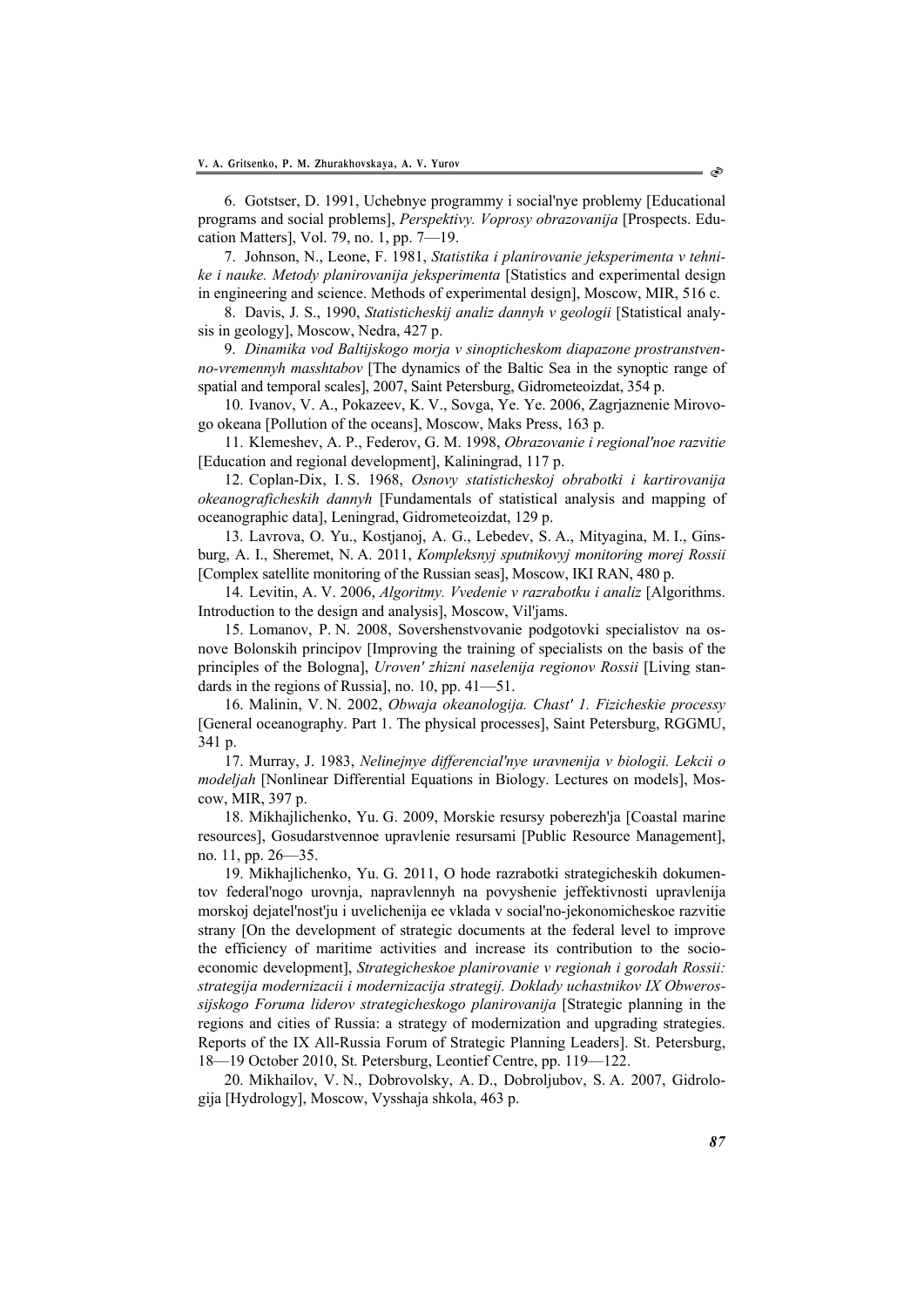21. Monin, А. S., Ozmidov, R. V. 1981, Okeanicheskaja turbulentnost' [Oceanic turbulence], Leningrad, Gidrometeoizdat, 319 p.

22. Neshiba, S. 1991, *Okeanologija* [Oceanology], Moscow, MIR, 414 p.

23. Pak, Yu. N., Pak D. Yu. 2012, Kompetentnostno-orientirovannye obrazovatel'nye programmy v kontekste GOS novogo pokolenija [Competence-oriented education programs in the context of a new generation of AGM], *Vysshee obrazovanie v Rossii* [Higher Education in Russia], no. 2, pp. 130—136.

24. Parizhskij kongress 1989g. Obwie vyvody, rekomendacii i predlozhenija na buduwee [Paris Congress 1989. General conclusions, recommendations and suggestions for the future], 1991, *Perspektivy. Voprosy obrazovanija* [Prospects. Education Matters], Vol. 74, no. 2, pp.101—114.

25. Novye informacionnye tehnologii v obrazovanii. Deklaracija uchastnikov Parizhskogo kongressa 1989 g. [New information technologies in education. Declaration of the Paris Congress 1989],*Perspektivy. Voprosy obrazovanija* [Prospects. Education Matters], Vol. 74, no. 2, pp. 115—117.

26. Pokazeev, K. V., Chaplina, T. О., Chashechkin, Yu. D. 2007, *Vvedenie v optiku okeana* [Introduction to ocean optics], Moscow, Maks Press, 173 p.

27. Pokazeev, K. V., Kistovich, А. V. 2006, *Vvedenie v akustiku okeana* [Introduction to Ocean Acoustics], Moscow, Maks Press, 135 p.

28. Proskurjakova, А. N. 2009, Razvitie chelovecheskogo potenciala i realizacija praktiki social'nogo partnerstva: rabota PROON v regionah Rossii [Human development and implementation of social partnership practice: the work of UNDP in the Russian regions], *Strategicheskoe planirovanie v regionah i gorodah Rossii. Doklady uchastnikov VII Obwerossijskogo Foruma liderov strategicheskogo planirovanija. Sankt-Peterburg, 20—21 oktjabrja 2008 g.* [Strategic planning in the regions and cities of Russia. Reports of VII All-Russia Forum of Strategic Planning Lea-ders. St. Petersburg, October 20—21, 2008], Saint Petersburg, Leont'evskij centr, pp. 63—68.

29. Romantsov, М. G., Danilenkova, G. G., Melnikova, I. Yu., Goryacheva, L. G. 2011, Paradigmy vysshego obrazovanija v sovremennyh uslovijah [Paradigm of higher education in today], *Mezhdunarodnyj zhurnal jeksperimental'nogo obrazovanija* [International Journal of Experimental Education], no. 11, pp. 17—24.

30. *Rasporjazhenie Pravitel'stva RF ot 8 dekabrja 2010 g. № 2205-r «O Strategii razvitija morskoj dejatel'nosti Rossijskoj Federacii do 2030 goda»* [RF Government Order dated December 8, 2010 № 2205-r "On the Strategy of development of maritime activities of the Russian Federation until 2030", available at: goverment. ru/gov/results/13458/ (accessed 13 February 2012).

31. Samarskij, А. А., Mikhailov, А. P. 2005, *Matematicheskoe modelirovanie* [Mathematic modeling], Moscow, Fizmatlit, 320 p.

32. Skorokhodova, Ye. Yu. 2011, Reformy vysshej shkoly i principy Bolonskogo processa v sisteme rossijskogo obrazovanija [Reform of higher education and the principles of the Bologna process in the Russian education system], *Social'naja politika i sociologija* [Social Policy and Sociology], no. 5, pp. 323—333.

33. Tyurin, Yu. N., Makarov, А. А. 1995, *Analiz dannyh na komp'jutere* [Analysis of the data on the computer]., Moscow, INFRA-M, Finansy i statistika, 384 p.

34. *Federal'naja celevaja programma razvitija obrazovanija na 2006—2010 gg.* [The federal target program for the development of education in 2006—2010 years.]

35. Federov, К. N. 1983, Fizicheskaja priroda i struktura okeanicheskih frontov [The physical nature and structure of oceanic fronts], Leningrad, Gidrometeoizdat, 296 p.

S